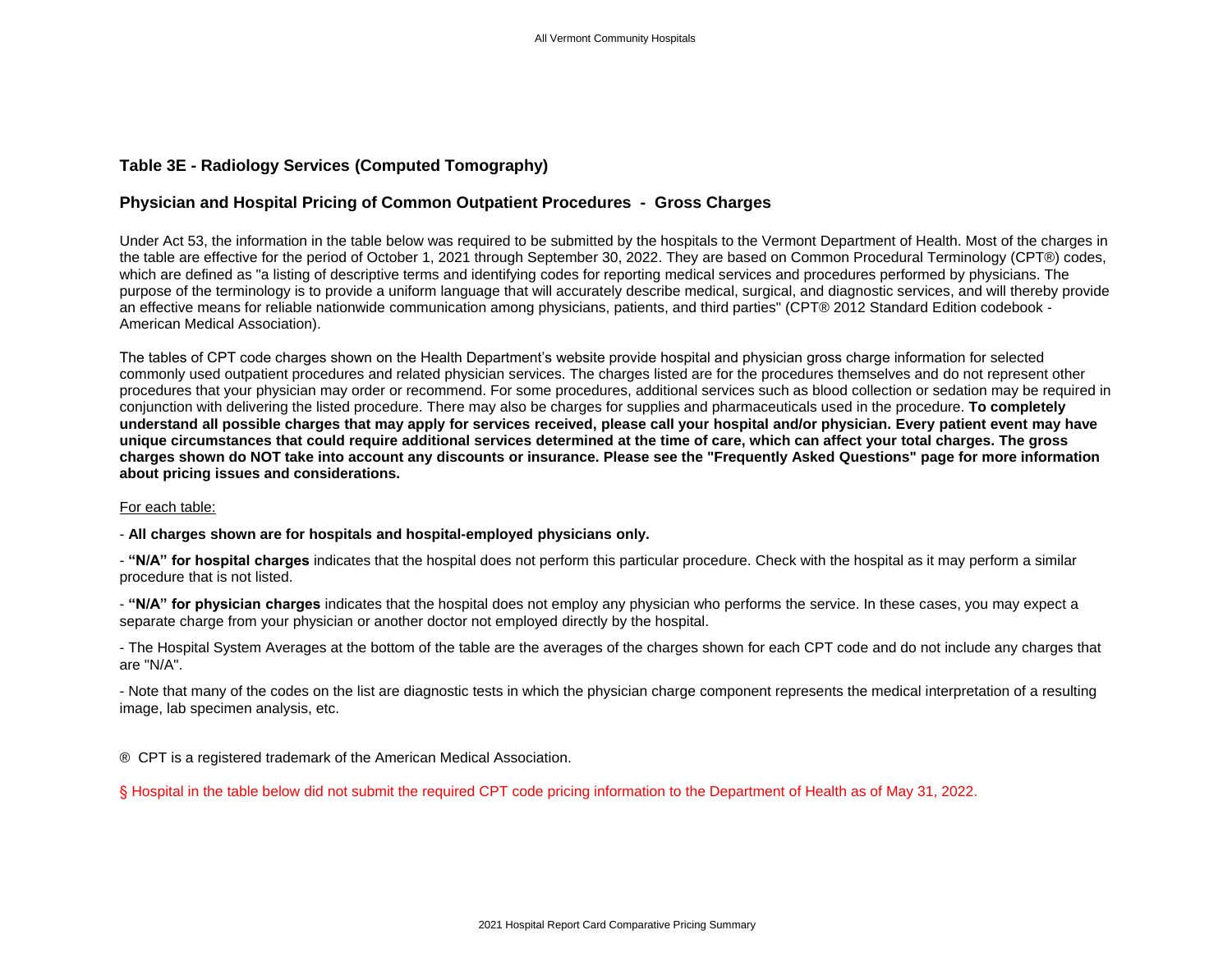## **Table 3E - Radiology Services - Computed Tomography (CT Scans)**

- There is usually a physician charge for interpreting these procedures. Please check with your hospital and physician for details about pricing and your specific circumstances.

|                                                  | <b>CPT Code</b>                            | 70450                                  | 70460                               | 70470                                                                   | 70486                                           | 70487                                     | 70491                               | 71250                                   | 71260                                | 72125                                              | 72126                                         | 72131                                            | 72132                                      | 72192                                   | 72193                                 | 72194                                                                         |
|--------------------------------------------------|--------------------------------------------|----------------------------------------|-------------------------------------|-------------------------------------------------------------------------|-------------------------------------------------|-------------------------------------------|-------------------------------------|-----------------------------------------|--------------------------------------|----------------------------------------------------|-----------------------------------------------|--------------------------------------------------|--------------------------------------------|-----------------------------------------|---------------------------------------|-------------------------------------------------------------------------------|
| Hospital                                         | <b>Description</b>                         | CT scan of<br>head without<br>contrast | CT scan of<br>head with<br>contrast | CT scan of<br>ead (multiple<br>sections) with<br>and witout<br>contrast | CT scan of<br>face & jaw<br>without<br>contrast | CT scan of<br>face & jaw<br>with contrast | CT scan of<br>neck with<br>contrast | CT scan of<br>chest without<br>contrast | CT scan of<br>chest with<br>contrast | CT scan of<br>ervical spine<br>without<br>contrast | CT scan of<br>cervical spine<br>with contrast | CT scan of<br>umbar spine<br>without<br>contrast | CT scan of<br>umbar spine<br>with contrast | CT scan of<br>belvis withou<br>contrast | CT scan of<br>pelvis with<br>contrast | CT scan of<br>pelvis<br>(multiple<br>ections) with<br>and without<br>contrast |
| <b>Brattleboro Memorial</b><br>Hospital          | Hospital Charge<br>Physician Charge        |                                        |                                     |                                                                         |                                                 |                                           |                                     |                                         |                                      |                                                    |                                               |                                                  |                                            |                                         |                                       |                                                                               |
|                                                  | <b>Total Charge</b>                        |                                        |                                     |                                                                         |                                                 |                                           |                                     |                                         |                                      |                                                    |                                               |                                                  |                                            |                                         |                                       |                                                                               |
| Central Vermont Medica<br>Center                 | Hospital Charge                            | \$1,741                                | \$2,030                             | \$2,548                                                                 | \$2,217                                         | \$2,549                                   | \$2,622                             | \$1,882                                 | \$2,309                              | \$1,817                                            | \$2,055                                       | \$1,858                                          | \$1,935                                    | \$1,837                                 | \$2,197                               | \$2,266                                                                       |
|                                                  | Physician Charge                           | \$13                                   | \$134                               | \$148                                                                   | \$137                                           | \$156                                     | \$168                               | \$139                                   | \$148                                | \$137                                              | \$234                                         | \$186                                            | \$142                                      | \$174                                   | \$133                                 | n/a                                                                           |
|                                                  | <b>Total Charge</b>                        | \$1,753                                | \$2.164                             | \$2,696                                                                 | \$2.354                                         | \$2,705                                   | \$2,789                             | \$2,021                                 | \$2,457                              | \$1,954                                            | \$2,290                                       | \$2,044                                          | \$2,076                                    | \$2,011                                 | \$2,331                               | n/a                                                                           |
| <b>Copley Hospital</b>                           | Hospital Charge                            | \$977                                  | \$699                               | \$1,205                                                                 | \$977                                           | \$699                                     | \$1,191                             | \$1,021                                 | \$1,191                              | \$977                                              | \$1,553                                       | \$430                                            | \$1,553                                    | \$430                                   | \$699                                 | n/a                                                                           |
|                                                  | Physician Charge                           | \$0                                    | \$0                                 | \$0                                                                     | \$0                                             | \$0                                       | \$0                                 | \$0                                     | \$0                                  | \$0                                                | \$0                                           | \$0                                              | \$0                                        | \$0                                     | \$0                                   | n/a                                                                           |
|                                                  | <b>Total Charge</b>                        | \$977                                  | \$699                               | \$1,205                                                                 | \$977                                           | \$699                                     | \$1,191                             | \$1,021                                 | \$1,191                              | \$977                                              | \$1,553                                       | \$430                                            | \$1,553                                    | \$430                                   | \$699                                 | n/a                                                                           |
| University of Vermont<br><b>Medical Center</b>   | Hospital Charge                            | \$3,059                                | \$2,990<br>\$254                    | \$3,568                                                                 | \$3,117                                         | \$3,589                                   | \$3,065                             | \$2,645                                 | \$3,833                              | \$2,981<br>\$225                                   | \$3,345                                       | \$2,857                                          | \$3,459                                    | \$2,727<br>\$244                        | \$3,694                               | \$3,679                                                                       |
|                                                  | Physician Charge<br><b>Total Charge</b>    | \$195<br>\$3,251                       | \$3,244                             | \$285<br>\$3,853                                                        | \$192<br>\$3,309                                | \$253<br>\$3,842                          | \$309<br>\$3,374                    | \$243<br>\$2,888                        | \$262<br>\$4,095                     | \$3,206                                            | \$274<br>\$3,619                              | \$225<br>\$3,082                                 | \$274<br>\$3,733                           | \$2,971                                 | \$261<br>\$3,955                      | \$274<br>\$3,953                                                              |
| Gifford Medical Center                           | <b>Hospital Charge</b><br>Physician Charge |                                        |                                     |                                                                         |                                                 |                                           |                                     |                                         |                                      |                                                    |                                               |                                                  |                                            |                                         |                                       |                                                                               |
|                                                  | <b>Total Charge</b>                        |                                        |                                     |                                                                         |                                                 |                                           |                                     |                                         |                                      |                                                    |                                               |                                                  |                                            |                                         |                                       |                                                                               |
| <b>Grace Cottage Family</b><br>Health & Hospital | Hospital Charge<br>Physician Charge        | \$2,002<br>\$163                       | \$2,497<br>\$233                    | \$3,052<br>\$242                                                        | \$2,178<br>\$218                                | \$2,547<br>\$263                          | \$2,547<br>\$263                    | \$2.537<br>\$163                        | \$3.037<br>\$233                     | \$2,537<br>\$163                                   | \$3.028<br>\$233                              | \$2.537<br>\$163                                 | \$3.028<br>\$233                           | \$2.566<br>\$207                        | \$2.850<br>\$218                      | \$3.516<br>\$218                                                              |
|                                                  | <b>Total Charge</b>                        | \$2,165                                | \$2.730                             | \$3.294                                                                 | \$2.396                                         | \$2,810                                   | \$2,810                             | \$2.700                                 | \$3.270                              | \$2.700                                            | \$3,261                                       | \$2.700                                          | \$3.261                                    | \$2.773                                 | \$3.068                               | \$3.734                                                                       |
| Mt. Ascutney Hospital                            | Hospital Charge                            | \$2,237                                | \$3,000                             | \$3,544                                                                 | \$2,833                                         | \$3,462                                   | \$3,640                             | \$2,936                                 | \$3,330                              | \$2,847                                            | \$3,505                                       | \$1,442                                          | \$3,504                                    | \$2,905                                 | \$3,461                               | \$4,571                                                                       |
|                                                  | Physician Charge                           | \$0                                    | \$0                                 | \$0                                                                     | \$0                                             | \$0                                       | \$0                                 | \$0                                     | \$0                                  | \$0                                                | \$0                                           | \$0                                              | \$0                                        | \$0                                     | \$0                                   | \$0                                                                           |
|                                                  | <b>Total Charge</b>                        | \$2,237                                | \$3,000                             | \$3,544                                                                 | \$2,833                                         | \$3,462                                   | \$3,640                             | \$2,936                                 | \$3,330                              | \$2,847                                            | \$3,505                                       | \$1,442                                          | \$3,504                                    | \$2,905                                 | \$3,461                               | \$4,571                                                                       |
| North Country Hospital                           | Hospital Charge                            | \$1,846                                | \$1,984                             | \$2,736                                                                 | \$2,122                                         | \$2,558                                   | \$2,423                             | \$1,997                                 | \$2.494                              | \$2,128                                            | \$1,754                                       | \$2,163                                          | \$1,754                                    | \$2,047                                 | \$2.430                               | \$2,060                                                                       |
|                                                  | Physician Charge                           | \$456                                  | \$427                               | \$490                                                                   | \$416                                           | \$275                                     | \$492                               | \$430                                   | \$483                                | \$439                                              | \$298                                         | \$441                                            | \$287                                      | \$492                                   | \$492                                 | \$381                                                                         |
|                                                  | <b>Total Charge</b>                        | \$2.301                                | \$2.411                             | \$3.227                                                                 | \$2.538                                         | \$2.833                                   | \$2.914                             | \$2.427                                 | \$2.978                              | \$2.567                                            | \$2.052                                       | \$2.604                                          | \$2.041                                    | \$2.538                                 | \$2.922                               | \$2.440                                                                       |
| Northeastern Vermont<br>Regional Hospital        | Hospital Charge<br>Physician Charge        | \$533<br>n/a                           | \$561<br>n/a                        | \$864<br>n/a                                                            | \$533<br>n/a                                    | \$561<br>n/a                              | \$561<br>n/a                        | \$533<br>n/a                            | \$561<br>n/a                         | \$533<br>n/a                                       | \$534<br>n/a                                  | \$533<br>n/a                                     | \$561<br>n/a                               | \$533<br>n/a                            | \$561<br>n/a                          | \$864<br>n/a                                                                  |
|                                                  | <b>Total Charge</b>                        | \$533                                  | \$561                               | \$864                                                                   | \$533                                           | \$561                                     | \$561                               | \$533                                   | \$561                                | \$533                                              | \$534                                         | \$533                                            | \$561                                      | \$533                                   | \$561                                 | \$864                                                                         |
| Northwestern Medical<br>Center                   | Hospital Charge                            | \$1,755                                | \$1,253                             | \$1,888                                                                 | \$1,755                                         | \$1,755                                   | \$1,755                             | \$1.755                                 | \$1.755                              | \$1.755                                            | \$1.366                                       | \$1.755                                          | \$1.740                                    | \$1.755                                 | \$1.755                               | \$2,316                                                                       |
|                                                  | Physician Charge                           | n/a                                    | n/a                                 | n/a                                                                     | n/a                                             | n/a                                       | n/a                                 | n/a                                     | n/a                                  | n/a                                                | n/a                                           | n/a                                              | n/a                                        | n/a                                     | n/a                                   | n/a                                                                           |
|                                                  | <b>Total Charge</b>                        | n/a                                    | n/a                                 | n/a                                                                     | n/a                                             | n/a                                       | n/a                                 | n/a                                     | n/a                                  | n/a                                                | n/a                                           | n/a                                              | n/a                                        | n/a                                     | n/a                                   | n/a                                                                           |
| Porter Hospital                                  | Hospital Charge                            | \$1,642<br>\$89                        | \$2,004                             | \$2,453                                                                 | \$1,758<br>\$90                                 | \$2,108                                   | \$2,112                             | \$2,086                                 | \$2,436                              | \$2,086                                            | \$2,502                                       | \$2,086                                          | \$2,425                                    | \$2,051                                 | \$2,334                               | \$3,380                                                                       |
|                                                  | Physician Charge<br><b>Total Charge</b>    | \$1,731                                | \$120<br>\$2,124                    | \$134<br>\$2,587                                                        | \$1,848                                         | \$119<br>\$2,227                          | \$146<br>\$2,258                    | \$123<br>\$2,209                        | \$131<br>\$2,567                     | \$112<br>\$2,198                                   | \$129<br>\$2,631                              | \$104<br>\$2,192                                 | \$129<br>\$2,554                           | \$114<br>\$2,165                        | \$123<br>\$2,457                      | \$129<br>\$3,509                                                              |
|                                                  | Hospital Charge                            | \$1,601                                | \$1,922                             | \$2,327                                                                 | \$1,954                                         | \$2,391                                   | \$2,152                             | \$1,790                                 | \$2,269                              | \$1,940                                            | \$2,156                                       | \$1,903                                          | \$2,663                                    | \$1,824                                 | \$2,183                               | \$2,439                                                                       |
| <b>Rutland Regional</b><br><b>Medical Center</b> | Physician Charge                           | n/a                                    | n/a                                 | n/a                                                                     | n/a                                             | n/a                                       | n/a                                 | n/a                                     | n/a                                  | n/a                                                | n/a                                           | n/a                                              | n/a                                        | n/a                                     | n/a                                   | n/a                                                                           |
|                                                  | <b>Total Charge</b>                        | n/a                                    | n/a                                 | n/a                                                                     | n/a                                             | n/a                                       | n/a                                 | n/a                                     | n/a                                  | n/a                                                | n/a                                           | n/a                                              | n/a                                        | n/a                                     | n/a                                   | n/a                                                                           |
| Southwestern Vermont<br><b>Medical Center</b>    | Hospital Charge                            | \$1,937                                | \$2,140                             | \$2,698                                                                 | \$1,931                                         | \$2,075                                   | \$2,505                             | \$2,226                                 | \$2,499                              | \$2,226                                            | \$2,498                                       | \$2,226                                          | \$2,498                                    | \$2,226                                 | \$2,549                               | \$2,916                                                                       |
|                                                  | Physician Charge                           | n/a                                    | n/a                                 | n/a                                                                     | n/a                                             | n/a                                       | n/a                                 | n/a                                     | n/a                                  | n/a                                                | n/a                                           | n/a                                              | n/a                                        | n/a                                     | n/a                                   | n/a                                                                           |
|                                                  | <b>Total Charge</b>                        | n/a                                    | n/a                                 | n/a                                                                     | n/a                                             | n/a                                       | n/a                                 | n/a                                     | n/a                                  | n/a                                                | n/a                                           | n/a                                              | n/a                                        | n/a                                     | n/a                                   | n/a                                                                           |
| Springfield Hospital                             | Hospital Charge                            | \$930                                  | \$1,130                             | \$2,006                                                                 | \$930                                           | \$3.004                                   | \$1,483                             | \$995                                   | \$1,455                              | \$3.010                                            | \$1.889                                       | \$1.988                                          | \$2.499                                    | \$1.701                                 | \$2.290                               | \$2,577                                                                       |
|                                                  | Physician Charge                           | n/a                                    | n/a                                 | n/a                                                                     | n/a                                             | n/a                                       | n/a                                 | n/a                                     | n/a                                  | n/a                                                | n/a                                           | n/a                                              | n/a                                        | n/a                                     | n/a                                   | n/a                                                                           |
|                                                  | <b>Total Charge</b>                        | n/a                                    | n/a                                 | n/a                                                                     | n/a                                             | n/a                                       | n/a                                 | n/a                                     | n/a                                  | n/a                                                | n/a                                           | n/a                                              | n/a                                        | n/a                                     | n/a                                   | n/a                                                                           |
| <b>Hospital System</b><br>Averages               | Hospital Charge<br>Physician Charge        | \$1,688<br>\$131                       | \$1,851<br>\$167                    | \$2,407<br>\$186                                                        | \$1,859<br>\$150                                | \$2,275<br>\$152                          | \$2,171<br>\$197                    | \$1,867<br>\$157                        | \$2,264<br>\$180                     | \$2,070<br>\$154                                   | \$2,182<br>\$167                              | \$1,815<br>\$160                                 | \$2,302<br>\$152                           | \$1,883<br>\$176                        | \$2,250<br>\$175                      | \$2,780<br>\$200                                                              |
|                                                  | <b>Total Charge</b>                        | \$1,869                                | \$2,117                             | \$2,659                                                                 | \$2,099                                         | \$2,392                                   | \$2,442                             | \$2,092                                 | \$2,556                              | \$2,123                                            | \$2,431                                       | \$1,878                                          | \$2,410                                    | \$2,041                                 | \$2,432                               | \$3,179                                                                       |
|                                                  |                                            |                                        |                                     |                                                                         |                                                 |                                           |                                     |                                         |                                      |                                                    |                                               |                                                  |                                            |                                         |                                       |                                                                               |